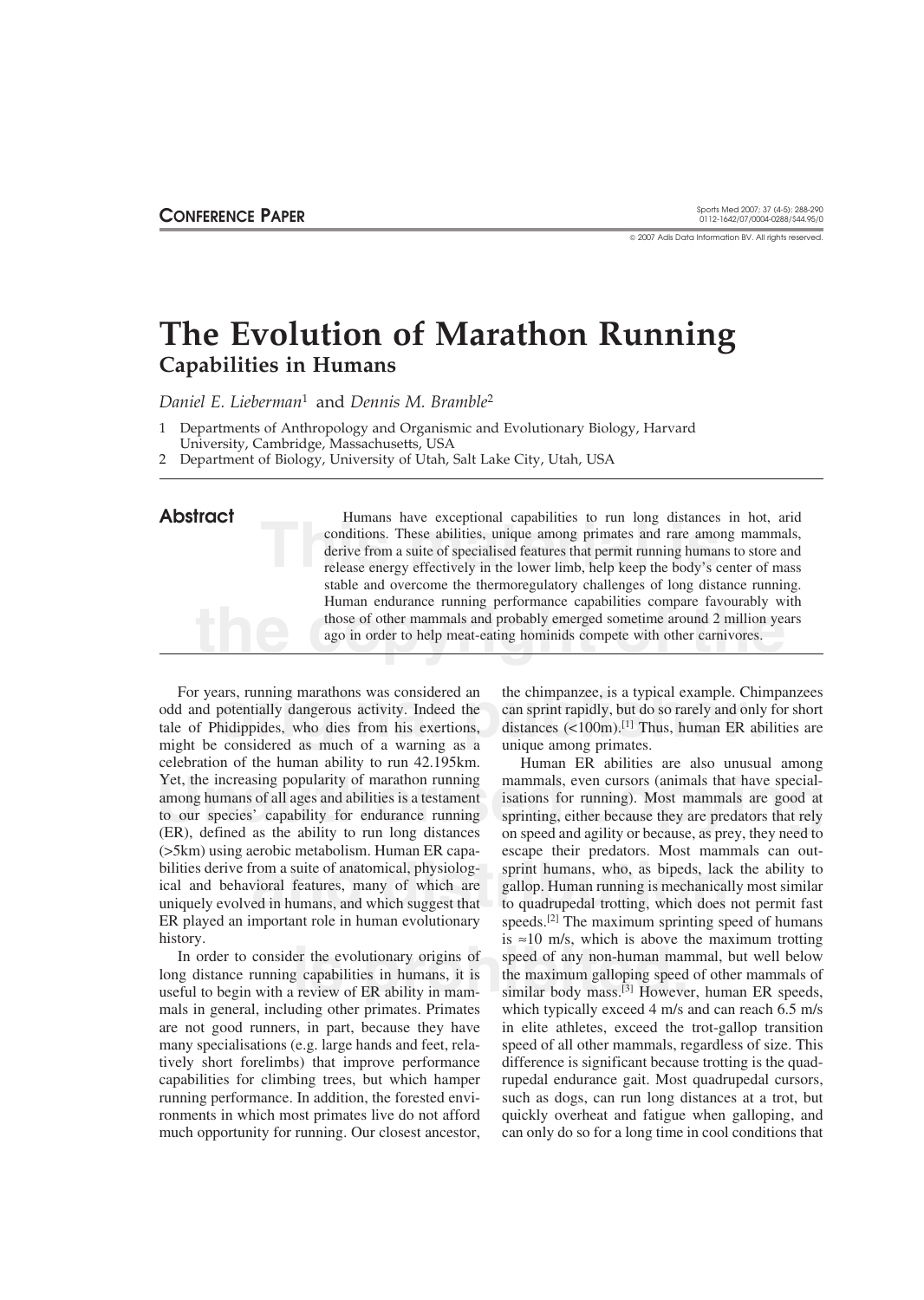lower the potential for hyperthermia. For example, a to rapid pitching movements generated in running dog of similar body mass to a human (65kg) has a but not walking.<sup>[8]</sup> trot-gallop transition speed of 3.8 m/s and can sus-<br>tain a gallop at 7.8 m/s in cool conditions for only runners face are thermoregulatory, because the vast-10–15 minutes.<sup>[3]</sup> Horses with a maximum gallop ly greater rate and number of muscle cross-bridges speed of 8.9 m/s for 10km can easily outrun humans, needed to nower running generates as much as ten speed of 8.9 m/s for 10km can easily outrun humans, seeded to power running generates as much as ten<br>but their sustainable galloping speed decreases con-<br>imes more heat than walking. Most mammals cease but their sustainable galloping speed decreases con-<br>siderably beyond 10–15 minutes. In repeated long salloping after short distances because they cannot siderably beyond 10–15 minutes. In repeated long galloping after short distances because they cannot distance runs, horses are constrained to a canter (a) cool core body temperatures fast enough to avoid distance runs, horses are constrained to a canter (a cool core body temperatures fast enough to avoid slow gallop) of 5.8 m/s for  $\approx$ 20 km/day.<sup>[4]</sup> In short, by perthermia [9] Humans, uniquely can run long slow gallop) of 5.8 m/s for ≈20 km/day.<sup>[4]</sup> In short, hyperthermia.<sup>[9]</sup> Humans, uniquely, can run long for marathon-length distances, humans can outrun distances in hot, arid conditions that cause for marathon-length distances, humans can outrun distances in hot, arid conditions that cause almost all other mammals and can sometimes outrun hyperthermia in other mammals largely because we almost all other mammals and can sometimes outrun hyperthermia in other mammals, largely because we<br>even horses, especially when it is hot.

ble on the biomechanical and physiological panting, which interferes with respiration, espends of ER, which challenge the body in the during galloping which requires 1:1 coupli<br>ving three major ways: (i) energetics; (ii) b **Solution** a term in the body's center of mass are numing long distances? These questions are harder (COM) initially falls during the first half of stance. As the COM falls, elastic energy is stored in the capabilities f another aerial phase. Importantly, the mass-spring capabilities, which first emerged when hominids gait differs fundamentally from the inverted-pendu-<br>lum mechanics of walking and takes advantage of there is debate, it is The surprising ability of humans to run long distances so well, in terms of speed and distance, begs the questions of how, when and why these capabilities evolved. The easiest of these questions expense of high water and salt demands.<sup>[10]</sup> In conto answer is how, given the wealth of information trast, other mammals cool the body by relying on to answer is how, given the wealth of information trast, other mammals cool the body by relying on available on the biomechanical and physiological  $\square$  panting, which interferes with respiration, especially available on the biomechanical and physiological demands of ER, which challenge the body in the during galloping which requires 1 **:** 1 coupling of following three major ways: (i) energetics; (ii) breathing and locomotion.<sup>[11]</sup> stabilisation; and (iii) thermoregulation. In terms of The other questions that human ER capabilities energetics, running uses a mass-spring gait with an pose are when and why did humans become good at aerial phase in which the body's center of mass running long distances? These questions are harder (COM) initially falls during the first half of stance. to answer, but the fossil evidence suggests that ER many tendons of the leg, which then recoil during Importantly, this transition, unique among primates, the second half of the stance, pushing the body into occurred long after the evolution of bipedal walking another aerial phase. Importantly, the mass-spring capabilities, which first emerged when hominids gait differs fundamentally from the inverted-pendu-<br>diverged from chimpanzees ≈6Ma.<sup>[12]</sup> Although lum mechanics of walking and takes advantage of there is debate, it is probable that early hominids, numerous tendons, such as the Achilles and the such as the australopithecines, combined habitual iliotibial tract, all of which are absent or tiny in other bipedal walking with some degree of tree climb-

ble, long-legged bipeds. Accordingly, humans have *Homo*, mostly in *H. erectus*.<sup>17</sup> Because of gaps in many derived features that help stabilise the COM the fossil record and because many soft tissues rele-<br>of the trunk ing for stabilisation, especially in inherently unstable, long-legged bipeds. Accordingly, humans have *Homo*, mostly in *H. erectus*.<sup>[7]</sup> Because of gaps in many derived features that help stabilise the COM the fossil record and because many soft tissues rele-<br>of the trunk and head during running most of which vant to running do not fossilise, it is unclear whether of the trunk and head during running, most of which include: (i) an enlarged *gluteus maximus*, which as archaic *Homo* and/or modern humans. Future does not contract much during walking;<sup>[6]</sup> (ii) a research needs to address whether the transition to relatively narrow waist; (iii) a highly mobile thorax fully modern ER capabilities occurred before or that is decoupled from the neck to permit counter after the origin of *H. erectus*. rotation of the arms and trunk;<sup>[7]</sup> and (iv) enlarged As to why ER evolved, multiple lines of archaeo-

all our body fur and increasing the number and<br>density of eccrine sweat glands, humans use evapo-<br>transpiration to dissipate heat rapidly, but at the<br>expense of high water and salt demands.<sup>[10]</sup> In conrunners face are thermoregulatory, because the vasthave become specialised sweaters. By losing almost

African apes.<sup>[5]</sup> Humans also have spring-like liga-<br>
African apes.<sup>[5]</sup> Humans also have spring-like liga-<br>
ER capabilities, such as an expanded *gluteus max*-<br>
ER capabilities, such as an expanded *gluteus max*-<br> *imus* ments in the feet.<sup>[5]</sup> ER capabilities, such as an expanded *gluteus max*-Running also poses more challenges than walk- *imus*, spring-like feet, more sensitive semicircular<br>to the specially in inherently unsta-<br>canals and so on, do not appear until the genus

anterior and posterior semicircular canals that im- logical and recent ethnographic evidence suggest prove the sensitivity of the vestibulo-ocular reflexes that ER was an integral part of making available to